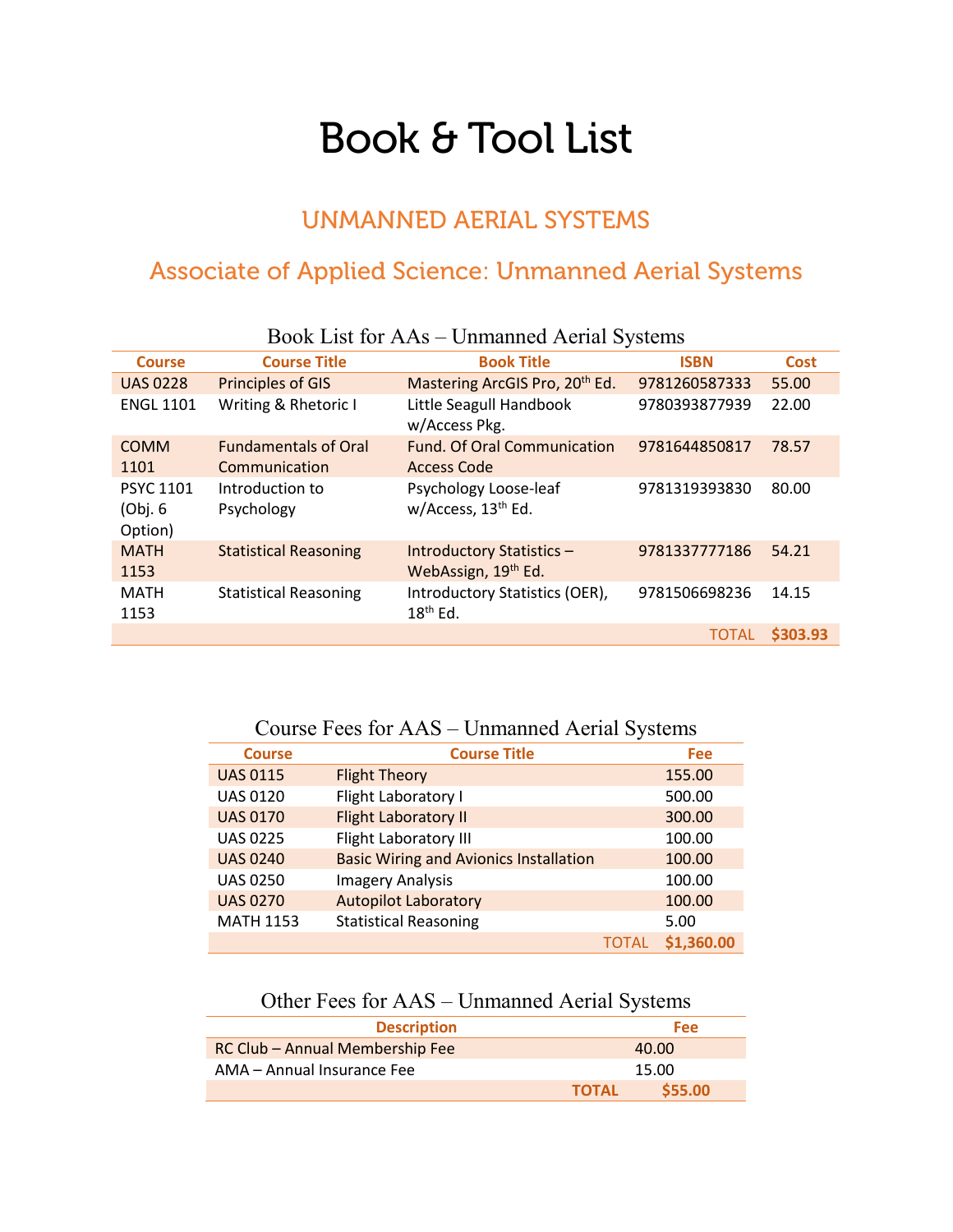| <b>Quantity</b> | <b>Description</b>                            | <b>Cost</b> |
|-----------------|-----------------------------------------------|-------------|
| 4               | <b>Composition Lab Notebook</b>               | 20.00       |
| 1               | Laptop/Notebook Computer - Wifi Capable       | 500.00      |
| $\mathbf{1}$    | <b>TI-30XIIs Graphing Calculator</b>          | 190.00      |
|                 | <b>BASIC TOOL KIT:</b>                        |             |
| $\mathbf{1}$    | Crimper/cutter                                | 5.00        |
| $\mathbf{1}$    | Metric Allen set                              | 10.00       |
| $\overline{1}$  | <b>Standard Allen set</b>                     | 10.00       |
| 1               | Small wire cutter                             | 5.00        |
| $\mathbf{1}$    | Wire strippers                                | 6.00        |
| $\mathbf{1}$    | Exacto knife                                  | 5.00        |
| $\overline{1}$  | Razor blade spares                            | 5.00        |
| $\mathbf{1}$    | Zip ties                                      | 11.00       |
| $\overline{1}$  | Precision screw driver kit                    | 8.00        |
| $\mathbf 1$     | Metric nut drivers                            | 8.00        |
| $\overline{1}$  | <b>DMM</b>                                    | 25.00       |
| $\mathbf{1}$    | Husky tool case                               | 30.00       |
| $\overline{1}$  | Flight test plane assembly tools              | 90.00       |
| $\mathbf 1$     | Battery charger                               | 60.00       |
| $\overline{1}$  | Training quad copter                          | 35.00       |
| $\mathbf 1$     | Training quad copter spares kit               | 20.00       |
| $\mathbf{1}$    | Lipo bag                                      | 10.00       |
| $\mathbf{1}$    | <b>Battery balancer</b>                       | 25.00       |
| $\overline{4}$  | <b>AA Batteries</b>                           | 20.00       |
| 4               | <b>AAA Batteries</b>                          | 20.00       |
|                 | <b>TRANSMITTERS &amp; RECEIVERS: (Minimum</b> |             |
|                 | <b>Required)</b>                              |             |
|                 | FRSky TaranisX7 with hard protective case     | 150.00      |
|                 | TBS Tango 2 Crossfire Tx (optional upgrade)   | 200.00      |
|                 | FRSky XR6 6/16 Channel Receiver               | 30.00       |
|                 | <b>SPARES FOR QUAD BUILD:</b>                 |             |
|                 | Battery 2200 ah                               | 25.00       |
|                 | Propellers Spare Kit (4)                      | 5.00        |
|                 | Spare Motor                                   | 80.00       |
|                 | Vilros Raspberry Pi 3 kit with clear case and | 50.00       |
|                 | 2.5A Power Supply                             |             |
|                 | <b>TOTAL</b>                                  | \$1,658.00  |

## Tools/Supplies for AAS – Unmanned Aerial Systems

|         | Summary     |
|---------|-------------|
| Tuition | \$15,744.00 |
| Books   | \$303.93    |
| Fees    | \$1,415.00  |